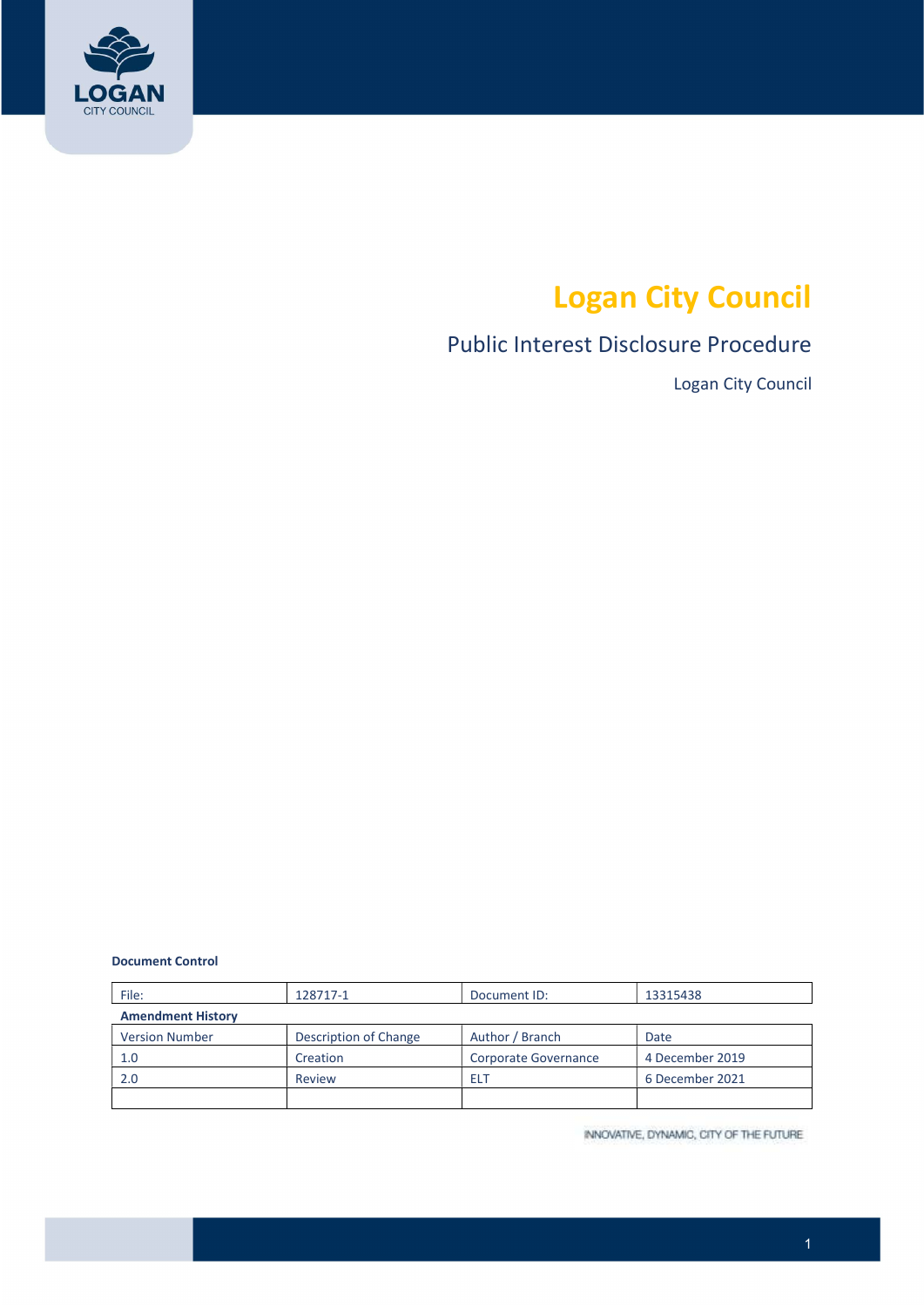#### **Table of Contents**

| 1  |  |
|----|--|
| 2  |  |
| 3  |  |
| 4  |  |
| 5  |  |
| 6  |  |
| 7  |  |
| 8  |  |
| 9  |  |
| 10 |  |
| 11 |  |
| 12 |  |
| 13 |  |
| 14 |  |
| 15 |  |
| 16 |  |
| 17 |  |
| 18 |  |
| 19 |  |
| 20 |  |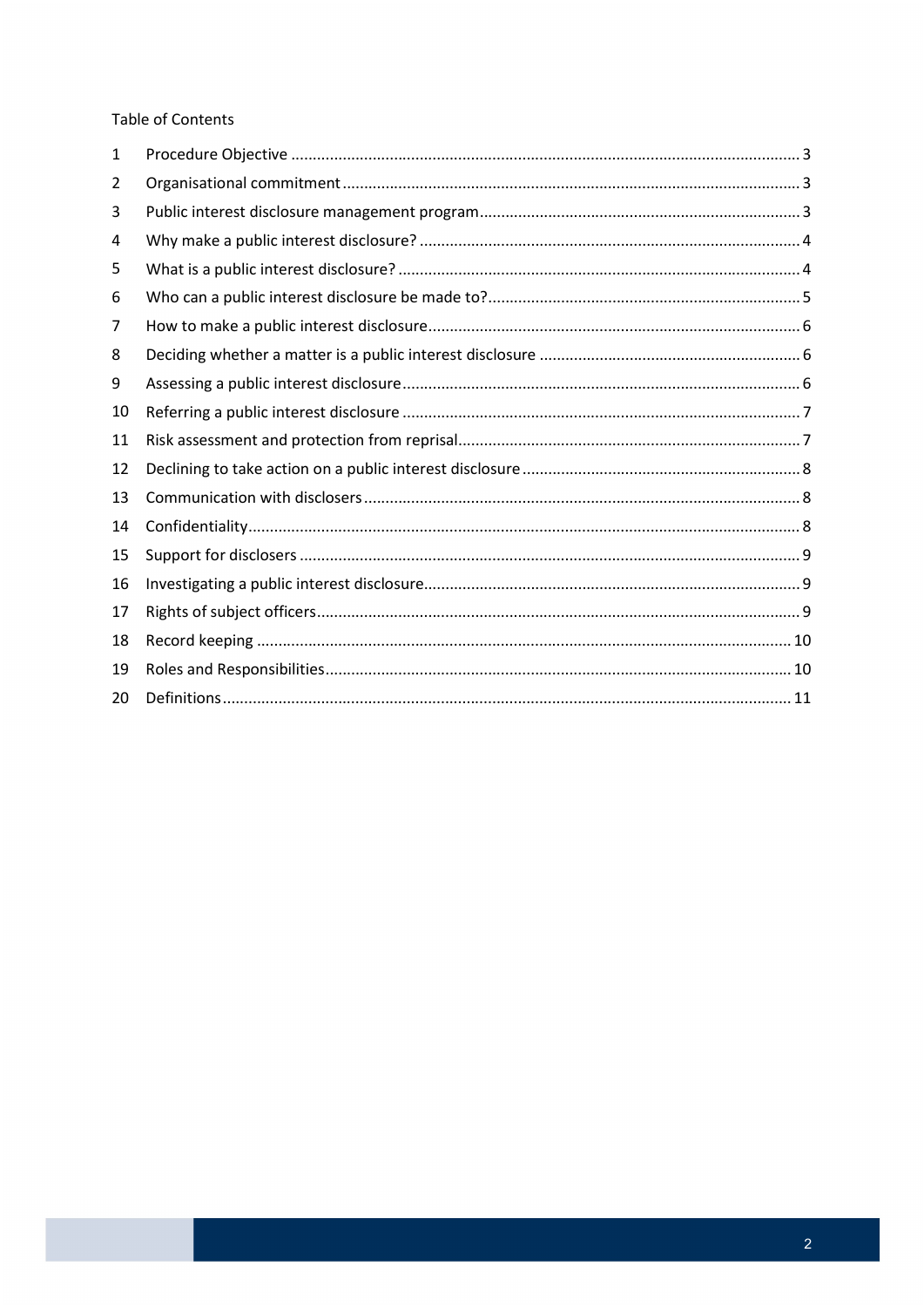# 1 Procedure Objective

 Logan City Council is committed to fostering an ethical, transparent culture. In pursuit of this, Council values the disclosure of information about suspected wrongdoing in the public sector so that it can be properly assessed and, if necessary, appropriately investigated. Council will provide support to an employee or others who make disclosures about matters in the public interest.

 This Procedure demonstrates this commitment, and ensures that practical and effective procedures are implemented which comply with the requirements of the Public Interest Disclosure Act 2010 (PID Act).

# 2 Organisational commitment

By complying with the PID Act, Council will:

- promote the public interest by facilitating public interest disclosures (PIDs) of wrongdoing
- ensure that PIDs are properly assessed and, where appropriate, properly investigated and dealt with
- ensure appropriate consideration is given to the interests of persons who are the subject of a PID
- ensure protection from reprisal is afforded to persons making PIDs.

 As required under the PID Act, the Chief Executive Officer will implement procedures to ensure that:

- any public officer or Councillor who makes a PID is given appropriate support;
- PIDs made to Council are properly assessed and, where appropriate, properly investigated and dealt with;
- appropriate action is taken in relation to any wrongdoing which is the subject of a PID;
- a management program for PIDs made to Council, consistent with the standards issued by the Queensland Ombudsman, is developed and implemented; and
- public officers who make PIDs are offered protection from reprisal by Council or other public officers of Council.

 The Public Interest Disclosure Procedure will be reviewed annually and updated as required to ensure it meets the requirements of the PID Act and the standards issued by the Queensland Ombudsman.

#### 3 Public interest disclosure management program

 The Chief Executive Officer has overall responsibility for ensuring that Council develops, implements and maintains a PID management program. The Logan City Council PID management program encompasses:

- commitment to encouraging the internal reporting of wrongdoing
- senior management endorsement of the value to Council of PIDs and the proper management of PIDs
- a communication strategy to raise awareness among employees about PIDs and Council's PID procedure
- a training strategy to give employees access to training about how to make a PID, information on the support available to a discloser, and advice on how PIDs will be managed
- specialist training and awareness about PIDs for senior management and other staff who may receive or manage PIDs, disclosers or workplace issues relating to PIDs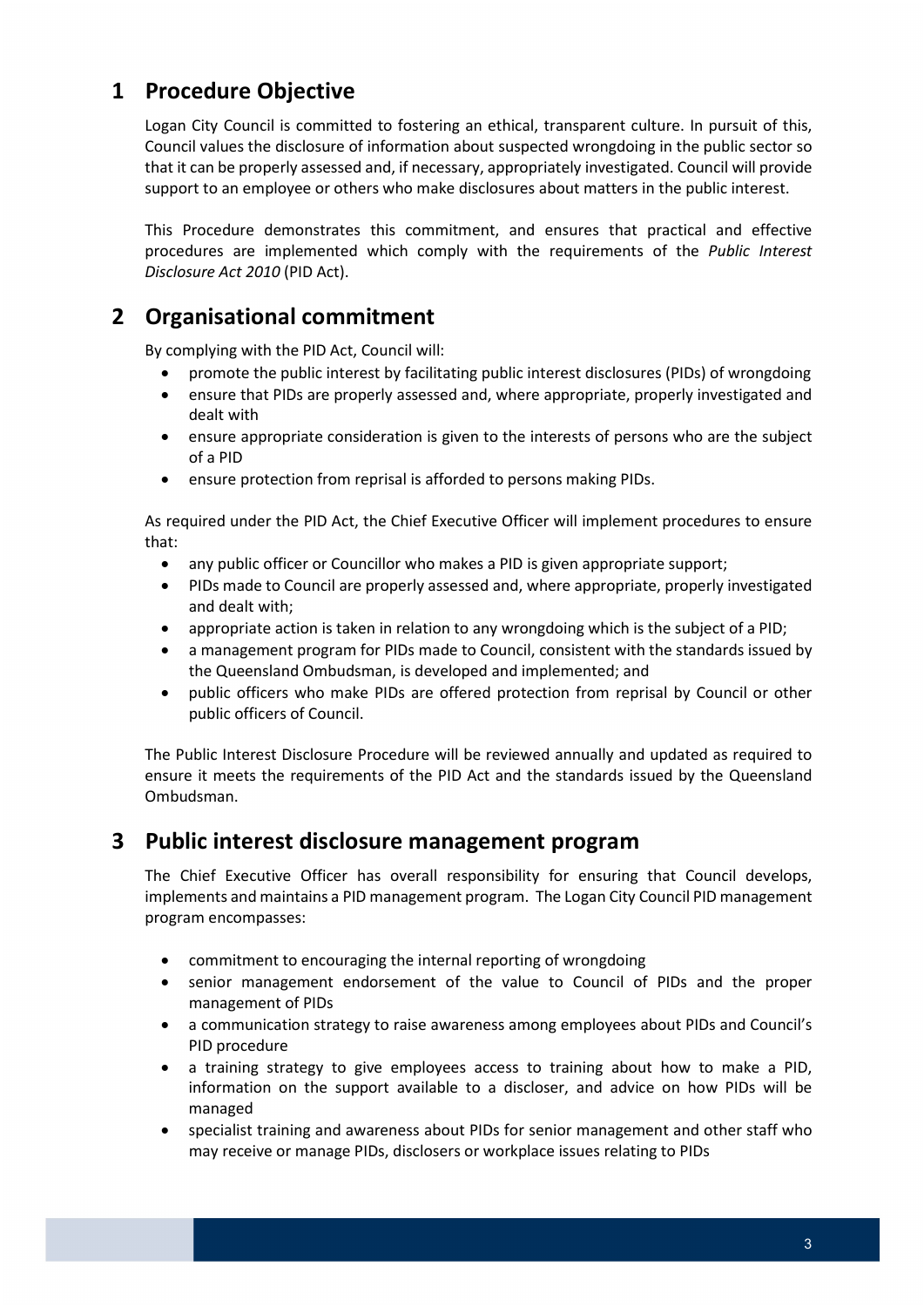- the appointment of a specialist officer to be responsible for issues related to the management of PIDs
- ensuring effective systems and procedures are in place so that issues and outcomes from PIDs inform improvements to service delivery, business processes and internal controls
- regular review of the PID Procedure and evaluation of the effectiveness of the PID management program.

## 4 Why make a public interest disclosure?

 Employees or Councillors who are prepared to speak up about public sector misconduct, wastage of public funds, suspected unlawful activity or danger to health, safety or the environment can be the most important sources of information to identify and address problems in public sector administration. Council supports the disclosure of information about wrongdoing because:

- implementing systems for reporting and dealing with wrongdoing contributes to the integrity of Council
- the outcomes of PIDs can include improvements to systems that prevent fraud and other economic loss to Council
- the community's trust in public administration is strengthened by having strong processes in place for reporting wrongdoing.

When making a PID the discloser receives the protections provided under the PID Act, including:

- confidentiality the discloser's name and other identifying information will be protected to the extent possible
- protection against reprisal the discloser is protected from unfair treatment by Council and employees of Council as a result of making the PID
- immunity from liability the discloser cannot be prosecuted for disclosing the information but is not exempt from action if they have engaged in wrongdoing
- protection from defamation the discloser has a defence against an accusation of defamation by any subject officer.

# 5 What is a public interest disclosure?

Under the PID Act, any person can make a disclosure about a:

- substantial and specific danger to the health or safety of a person with a disability
- the commission of an offence, or contravention of a condition imposed under a provision of legislation mentioned in Schedule 2 of the PID Act, if the offence or contravention would be a substantial and specific danger to the environment
- reprisal because of a belief that a person has made, or intends to make a disclosure.

 In addition, public sector officers can make a disclosure about the following public interest matters:

- corrupt conduct
- maladministration that adversely affects a person's interests in a substantial and specific way
- a substantial misuse of public resources
- a substantial and specific danger to public health or safety
- substantial and specific danger to the environment.

 A discloser can have either a 'reasonable belief' that wrongdoing has occurred, or provide evidence which tends to show the wrongdoing has occurred.

A disclosure amounts to a PID and is covered by the PID Act even if the: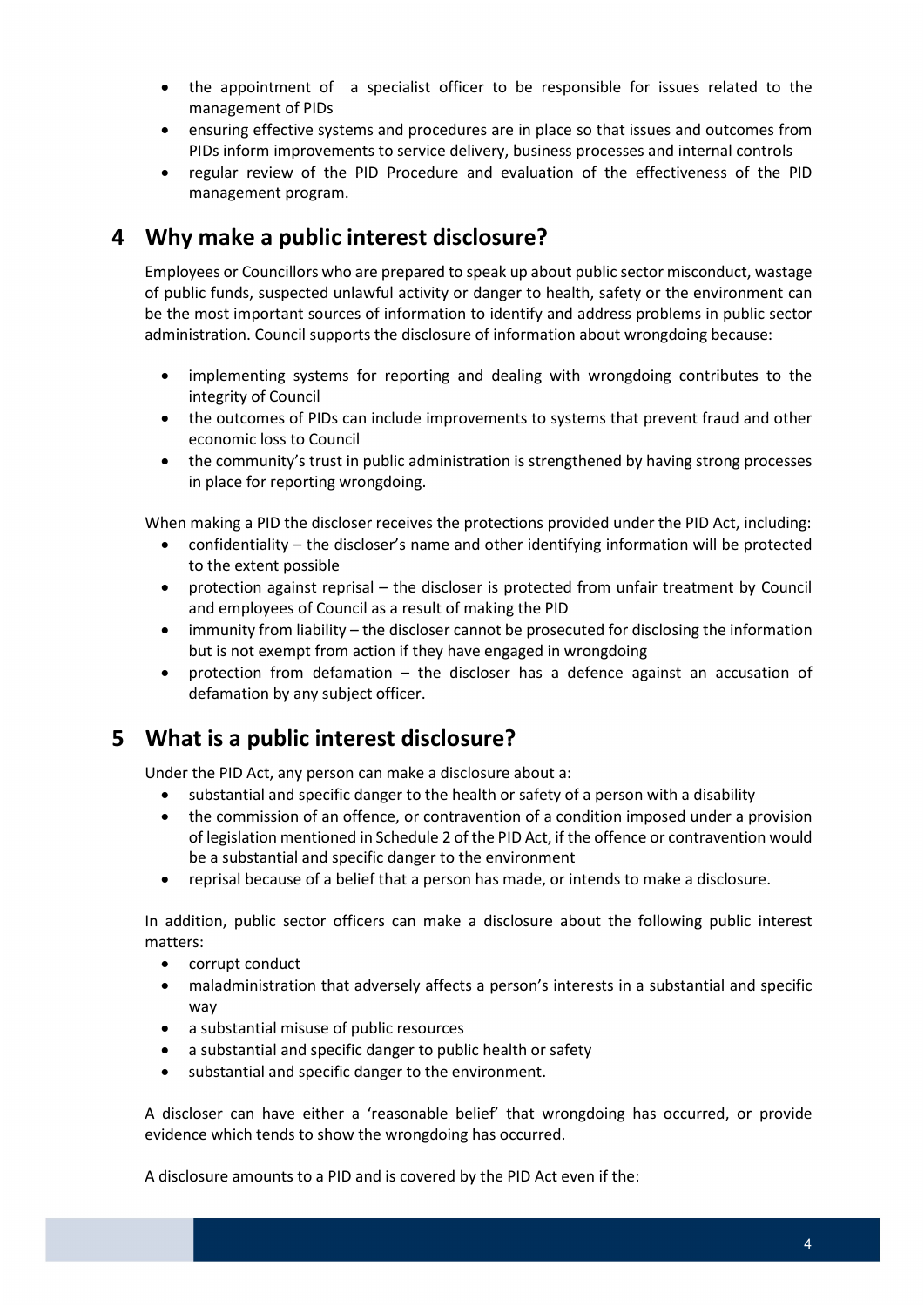- discloser reports the information as part of their duties such as an auditor reporting a fraud or an occupational health and safety officer reporting a safety breach
- disclosure is made anonymously the discloser is not required to give their name or any identifying information
- discloser has not identified the material as a PID it is up to Council to assess information received and decide if it is a PID
- disclosure is unsubstantiated following investigation the discloser is protected when the information they provide is assessed as a PID, whether or not it is subsequently investigated or found to be substantiated.

# 6 Who can a public interest disclosure be made to?

A PID must be made to the 'proper authority' to receive disclosures of the type being made.

 Disclosers are encouraged to make a disclosure to an appropriate officer of Council first. If the matter is not resolved, or the discloser is concerned about confidentiality, the disclosure may be made to another appropriate agency.

| Who to contact within Council                                                                                                       | <b>Other agencies that can receive PIDs</b>                                                                                                                                                                                                                                                                                                                                                                                                                                                                                                                                                                                                                                                                                                                                                                                                                                                                                                                                                                     |  |  |
|-------------------------------------------------------------------------------------------------------------------------------------|-----------------------------------------------------------------------------------------------------------------------------------------------------------------------------------------------------------------------------------------------------------------------------------------------------------------------------------------------------------------------------------------------------------------------------------------------------------------------------------------------------------------------------------------------------------------------------------------------------------------------------------------------------------------------------------------------------------------------------------------------------------------------------------------------------------------------------------------------------------------------------------------------------------------------------------------------------------------------------------------------------------------|--|--|
| Any person (including employees) can<br>make a disclosure to:                                                                       | Disclosures can be made to an agency that has a<br>responsibility for investigating the information<br>disclosed:                                                                                                                                                                                                                                                                                                                                                                                                                                                                                                                                                                                                                                                                                                                                                                                                                                                                                               |  |  |
| the PID Coordinator<br>their manager or supervisor<br>the Chief Executive Officer<br>any member of the Executive<br>Leadership Team | Crime and Corruption Commission (CCC) for<br>disclosures about corrupt conduct including<br>reprisal<br>Queensland Ombudsman for disclosures about<br>maladministration<br>Queensland Audit Office for disclosures about a<br>substantial misuse of resources<br>Department of Child Safety, Youth and Women<br>for disclosures about danger to the health and<br>safety of a child or young person with a<br>disability<br>Department of Communities, Disability Services<br>and Seniors for disclosures about danger to the<br>health and safety of a person with a disability<br>Office of the Public Guardian for disclosures<br>about danger to the health and safety of a<br>person with a disability<br>Department of Environment and Science<br>disclosures about danger to the environment<br>A Member of the Legislative Assembly (MP) for<br>any wrongdoing or danger<br>The Chief Judicial Officer of a court or tribunal<br>in relation to a disclosure about wrongdoing by<br>a judicial officer. |  |  |

A disclosure can also be made to a journalist if the following conditions have been met:

- a valid PID was initially made to a proper authority, and
- the proper authority:
	- $\circ$  decided not to investigate or deal with the disclosure, or
	- $\circ$  investigated the disclosure but did not recommend taking any action, or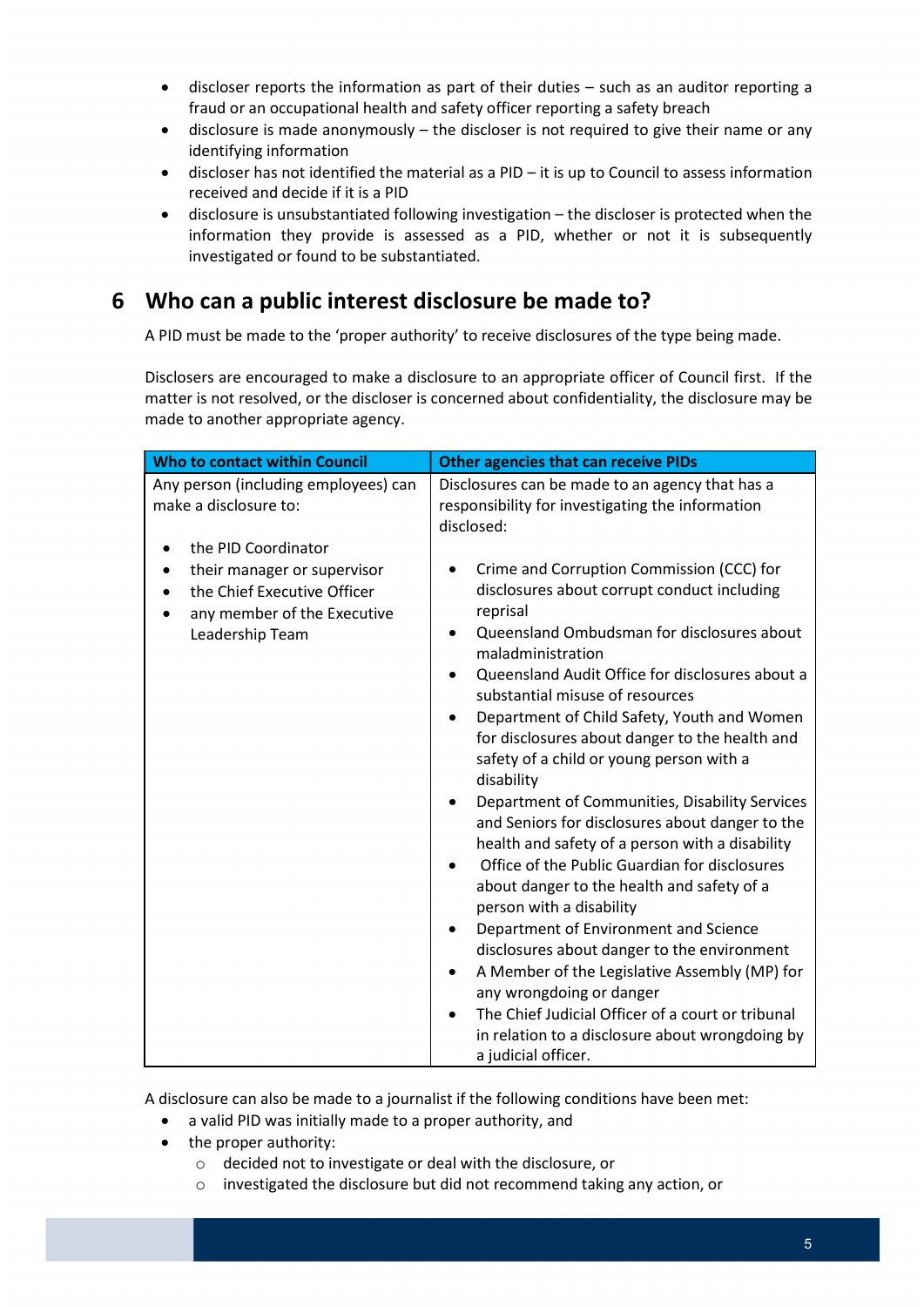$\circ$  failed to notify the discloser within six months of making the disclosure whether or not the disclosure was to be investigated or otherwise dealt with.

 A person who makes a disclosure to a journalist in these circumstances is protected under the PID Act. However, disclosers should be aware that journalists are not bound under the confidentiality provisions of section 65 of the PID Act.

# 7 How to make a public interest disclosure

 A discloser can make a PID in any way, including anonymously, either verbally or in writing. To assist in the assessment, and any subsequent investigation of a PID, disclosers are requested to:

- provide contact details (this could be an email address that is created for the purpose of making the disclosure or a telephone number)
- provide as much information as possible about the suspected wrongdoing, including:
	- o who was involved
	- o what happened
	- o when it happened
	- o where it happened
	- $\circ$  whether there were any witnesses, and if so who they are
	- o any evidence that supports the PID, and where the evidence is located
	- o any further information that could help investigate the PID
- provide this information in writing.

#### 8 Deciding whether a matter is a public interest disclosure

 All PIDs must be referred to the PID Coordinator for assessment. If there is any doubt as to whether a matter is a PID, further information may be obtained to inform the decision. If doubt still remains, the matter will be considered and managed as a PID.

Mere disagreements over policy do not meet the threshold for a PID under the PID Act.

 It is an offence under the PID Act to intentionally give false or misleading information intending it be acted on as a PID. Employees may be subject to disciplinary action for intentionally giving false or misleading information in a PID, or during an investigation into a PID.

 Where a discloser states they are making a PID, but it is assessed that the matter is not a PID, Council will advise the discloser:

- that their information has been received but was not assessed as a PID
- the reasons for the decision
- the review rights available if the discloser is dissatisfied with the decision and how to request review
- any action Council proposes to take in relation to the matter
- any other options the discloser has in relation to the matter.

#### 9 Assessing a public interest disclosure

 The disclosure will be assessed in accordance with the PID Act, the PID standards, Council's Public Interest Disclosure Procedure and any other relevant procedure(s).

Once the matter has been assessed as a PID, the PID Coordinator will advise the discloser:

- that their information has been received and assessed as a PID
- the action to be taken by Council in relation to the disclosure, which could include referring the matter to an external agency, or investigating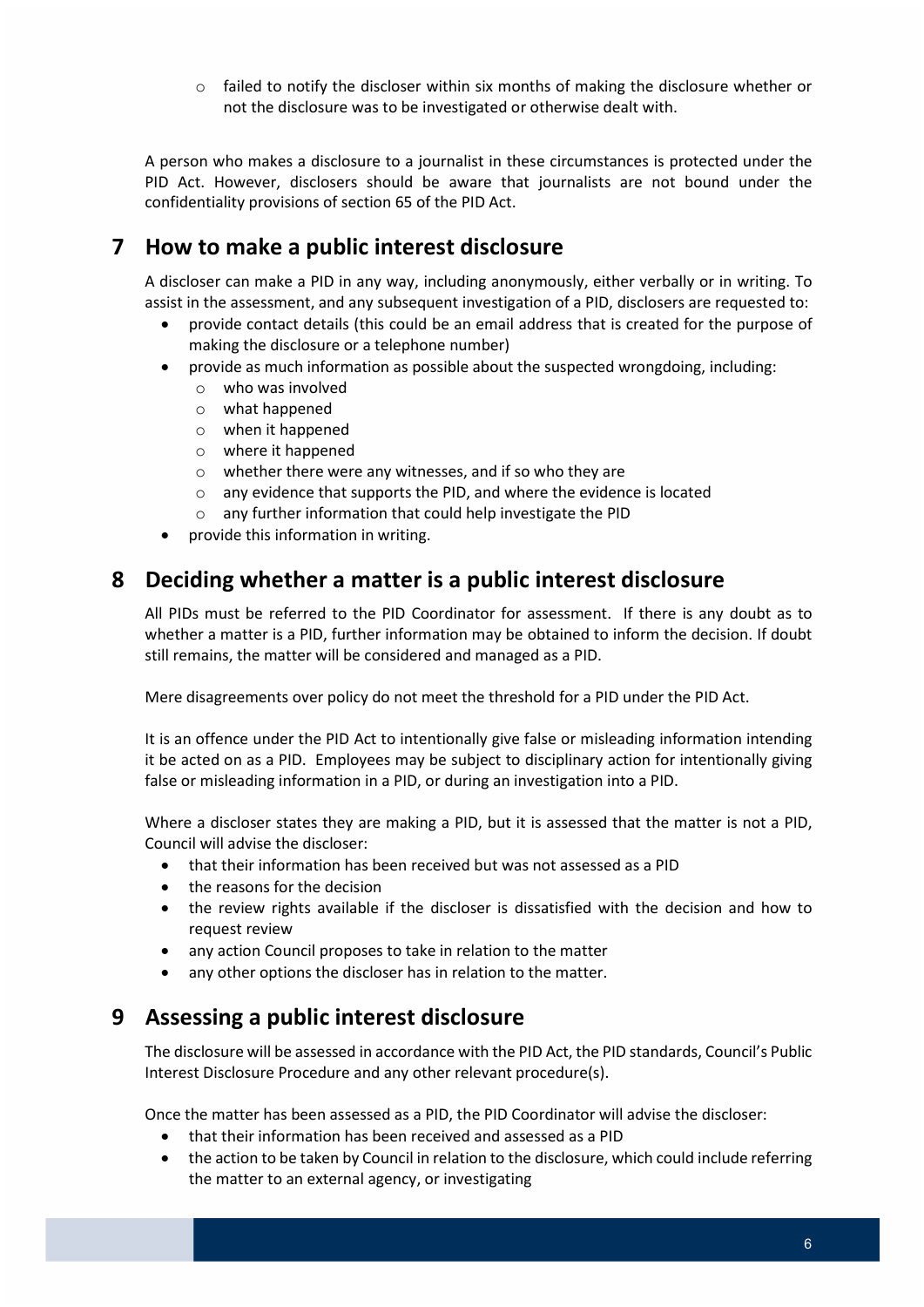- the likely timeframe involved
- the name and contact details of the Council support officer they can contact for updates or advice
- of the discloser's obligations regarding confidentiality
- the protections the discloser has under the PID Act
- the commitment of Council to keep appropriate records and maintain confidentiality, except where permitted under the PID Act
- how updates regarding intended actions and outcomes will be provided to the discloser
- contact details for Council's Employee Assistance Program.

 If the PID has been made anonymously and the discloser has not provided any contact details, Council will not be able to acknowledge the PID or provide any updates.

### 10 Referring a public interest disclosure

 If Council decides there is another proper authority that is better able to deal with the PID, the PID may be referred to that agency. This may be because:

- the PID concerns wrongdoing by that agency or an employee of that agency
- that agency has the power to investigate or remedy the matter.

 Before referring the PID to another agency, Council will conduct a risk assessment, and will not proceed with the referral if there is an unacceptable risk of reprisal.

 It may also be necessary to refer the PID to another agency because of a legislative obligation, for example, refer a matter to the Crime and Corruption Commission where there is a reasonable suspicion that the matter involves or may involve corrupt conduct (as required by section 38 of the Crime and Corruption Act 2001).

 The confidentiality obligations of the PID Act permit appropriate officers of Council to communicate with another agency about the referral of a PID. Officers will exercise discretion in their contacts with any other agency.

The discloser will be advised of the action taken by Council.

#### 11 Risk assessment and protection from reprisal

 Disclosers should not suffer any form of detriment as a result of making a PID. Upon receiving a PID, Council will conduct a risk assessment to assess the likelihood of the discloser (or witnesses or affected third parties) suffering reprisal action as a result of having made the disclosure. This assessment will take into account the actual and reasonably perceived risk of the discloser (or witnesses or affected third parties) suffering detriment, and will include consultation with the discloser.

 A risk assessment will be undertaken if the discloser is anonymous on the basis of information available in the PID. The risk assessment will also take into account the risk to persons who may be suspected of making the PID.

 Consistent with the assessed level of risk, Council will develop and implement a risk management plan and arrange any reasonably necessary support or protection for the discloser (or witnesses or affected third parties).

 Council will regularly reassess the risk of reprisal while the PID is being managed, in consultation with the discloser, and review the risk management plan if required.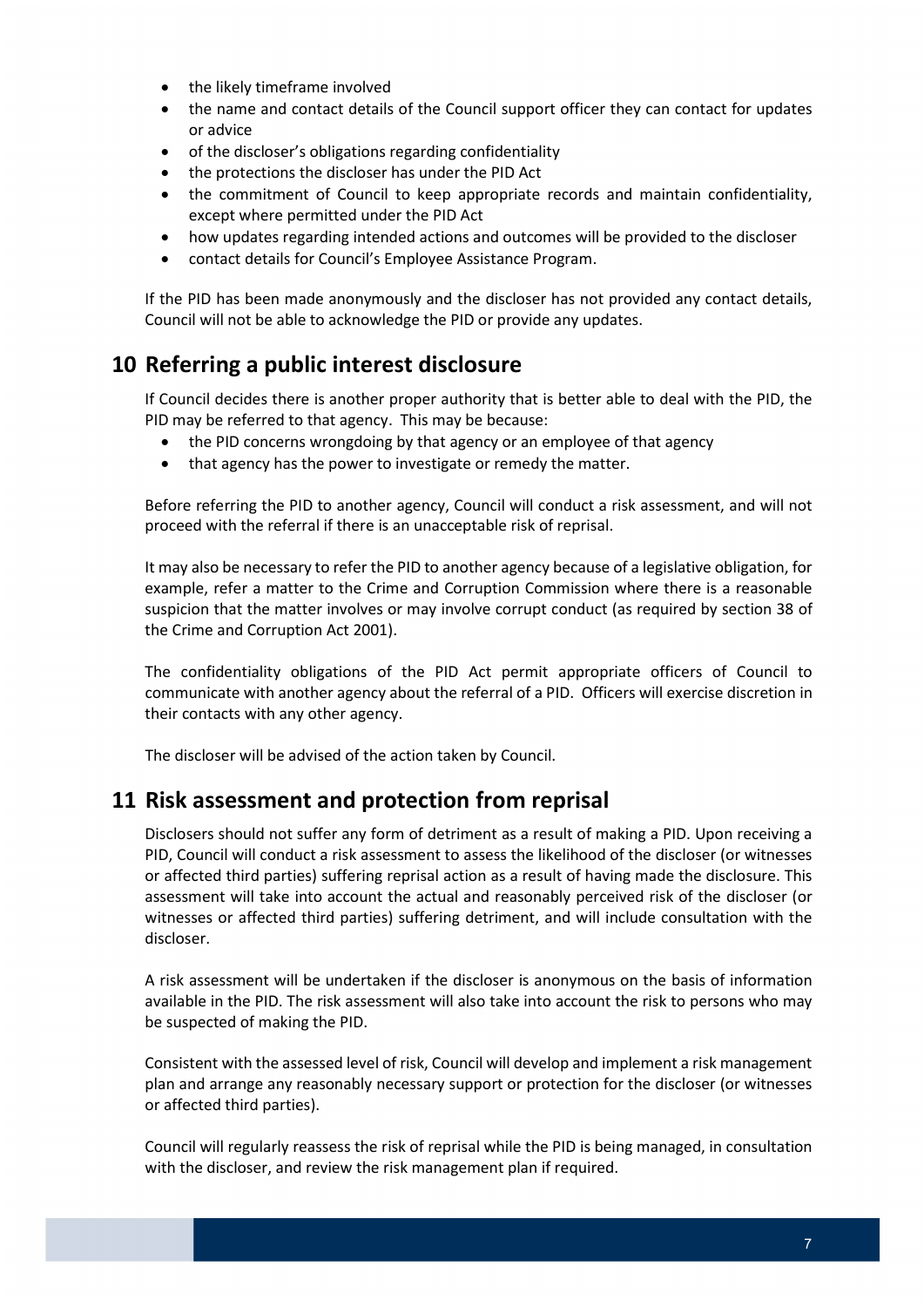In the event of reprisal action being alleged or suspected, Council will:

- attend to the safety of the discloser (or witnesses or affected third parties) as a matter of priority
- review its risk assessment, risk management plan and any protective measures needed to mitigate any further risk of reprisal
- manage any allegation of a reprisal as a PID in its own right.

# 12 Declining to take action on a public interest disclosure

 Under the PID Act, Council may decide not to investigate or deal with a PID in various circumstances, including:

- the information disclosed has already been investigated or dealt with by another process
- the information disclosed should be dealt with by another process
- the age of the information makes it impractical to investigate
- the information disclosed is too trivial and dealing with it would substantially and unreasonably divert Council from the performance of its functions
- another agency with jurisdiction to investigate the information has informed Council that an investigation is not warranted.

 If a decision is made not to investigate or deal with a PID Council will give the discloser written reasons for that decision.

 If the discloser is dissatisfied with the decision they can request a review by writing to the Chief Executive Officer of Council within 28 days of receiving the written reasons for decision.

# 13 Communication with disclosers

Under the PID Act, Council must give reasonable information to a discloser.

 Council will acknowledge receipt of the PID in writing as soon as practicable. The discloser will be provided with information that meets the requirements of the PID Act and the standards issued by the Queensland Ombudsman, including:

- the action that will be taken in response to the PID
- the protections under the PID Act
- confidentiality obligations of the discloser and the Council
- support arrangements.

 Council will maintain contact with the discloser and provide regular updates during the management of the PID.

 In accordance with the PID Act, after finalising action in response to the PID, Council will advise the discloser in writing of the action taken and the results of the action.

# 14 Confidentiality

 While Council will make every attempt to protect confidentiality, a discloser's identity may need to be disclosed to:

provide natural justice to subject officers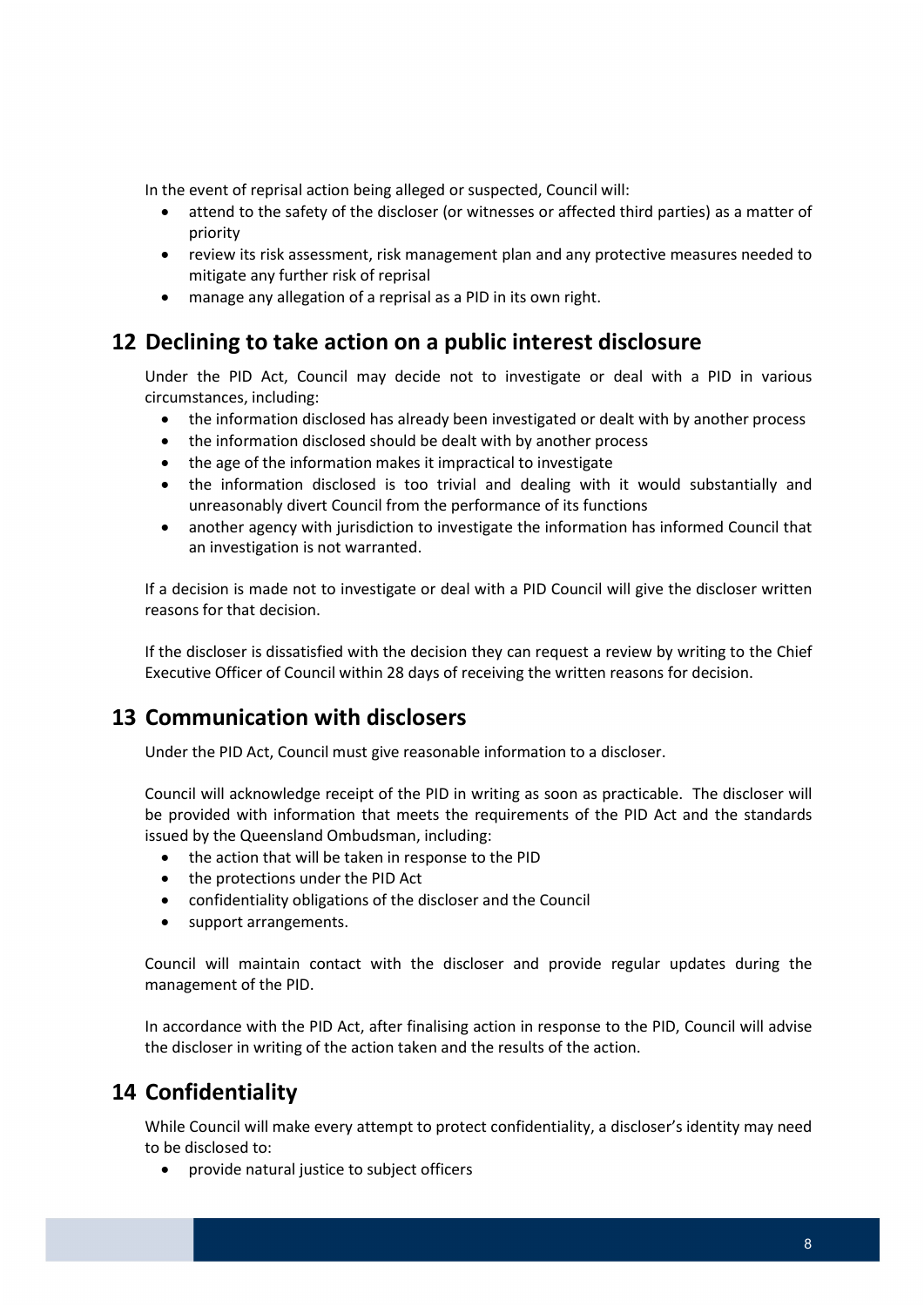respond to a court order, legal directive or court proceedings.

 Council will ensure that communication with all parties involved will be arranged discreetly to avoid identifying the discloser wherever possible.

 Disclosers should be aware that while Council will make every attempt to keep their details confidential, it cannot guarantee that others will not try to deduce their identity.

# 15 Support for disclosers

 Council recognises that providing appropriate support to a discloser is an important feature of effective PID management.

 An assessment will be undertaken to identify the support needs of the discloser. Where appropriate, a PID Support Officer will be assigned to the discloser. The PID Support Officer will assist the discloser to access information about PIDs, protections available under the PID Act and the PID management process. The PID Support Officer will proactively contact the discloser to offer support.

Information and support will be provided to the discloser until the matter is finalised.

 Making a PID does not prevent reasonable management action. That means that the discloser will be continue to be managed in accordance with normal, fair and reasonable management practices during and after the handling of the PID.

### 16 Investigating a public interest disclosure

If a decision is made to investigate a PID, this will be done with consideration for the:

- principles of natural justice
- obligation under the PID Act to protect confidential information
- obligation under the PID Act to protect officers from reprisal
- interests of subject officers.

 If as a result of investigation, the information about wrongdoing provided in the PID is substantiated, appropriate action will be taken.

 Where the investigation does not substantiate wrongdoing, Council will review systems, policies and procedures to identify whether there are improvements that can be made and consider if staff training is required.

# 17 Rights of subject officers

 Council acknowledges that for officers who are the subject of a PID the experience may be stressful. Council will protect their rights by:

- assuring them that the PID will be dealt with impartially, fairly and reasonably in accordance with the principles of natural justice
- confirming that the PID is an allegation only until information or evidence obtained through an investigation substantiates the allegation
- providing them with information about their rights and the progress and outcome of any investigation
- referring them to the Employee Assistance Program for support.

Information and support will be provided to a subject officer until the matter is finalised.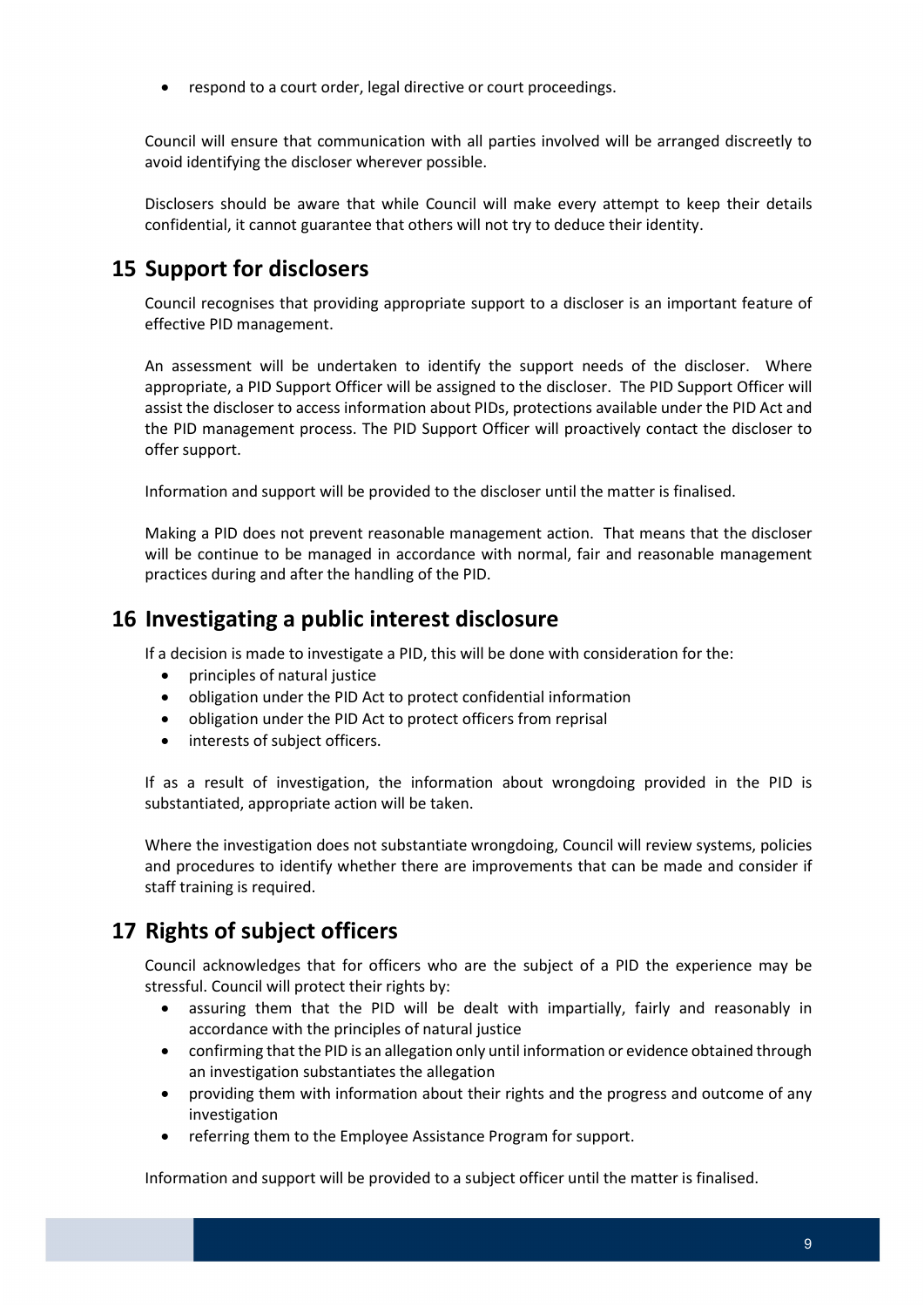# 18 Record keeping

In accordance with its obligations under the PID Act and the Public Records Act 2002, Council will ensure that:

- accurate data is collected about the receipt and management of PIDs
- anonymised data is reported to the Office of the Queensland Ombudsman in their role as the oversight agency, through the PID reporting database.

Records about disclosures, investigations, and related decisions will be kept secure and accessible only to appropriately authorised people involved in the management of the PID.

# 19 Roles and Responsibilities

 The Chief Executive Officer has designated the following roles and responsibilities for managing PIDs within Council:

| <b>Role</b>                          | <b>Responsibilities</b>                                                                                                                                                                                                                                                                                                                                                                                                                                                                                                                                                                                                                    | <b>Officer</b>                                                                                       |
|--------------------------------------|--------------------------------------------------------------------------------------------------------------------------------------------------------------------------------------------------------------------------------------------------------------------------------------------------------------------------------------------------------------------------------------------------------------------------------------------------------------------------------------------------------------------------------------------------------------------------------------------------------------------------------------------|------------------------------------------------------------------------------------------------------|
| <b>PID Coordinator</b>               | principal contact for PID issues within<br>$\bullet$<br>Council<br>document and manage implementation<br>of PID management program<br>review and update PID procedure<br>annually<br>maintain and update internal records of<br>PIDs received<br>report data on PIDs to Queensland<br>Ombudsman<br>assess all PIDs received by Council<br>provide acknowledgment of receipt of<br>PID to discloser<br>undertake<br>risk<br>assessments<br>in<br>consultation with disclosers and other<br>relevant officers<br>liaise with other agencies about referral<br>of PIDs<br>allocate<br>Investigator<br>and<br>Support<br>Officer to PID matter | Integrity & Information<br>Program Leader                                                            |
| <b>PID Support</b><br><b>Officer</b> | provide advice and information to<br>$\bullet$<br>discloser on Council's PID procedure<br>provide personal support and referral to<br>other sources of advice or support as<br>required<br>facilitate<br>updates on<br>progress<br>0f<br>investigation<br>proactively contact discloser throughout<br>PID management process                                                                                                                                                                                                                                                                                                               | appropriate<br>An<br>person<br>will<br>be<br>assigned<br>to<br>support the discloser of<br>each PID. |
| Investigator                         | conduct investigation of information in<br>$\bullet$<br>PID<br>in<br>accordance with terms of<br>reference                                                                                                                                                                                                                                                                                                                                                                                                                                                                                                                                 | An appropriate internal<br>or external investigator<br>will be appointed for each                    |